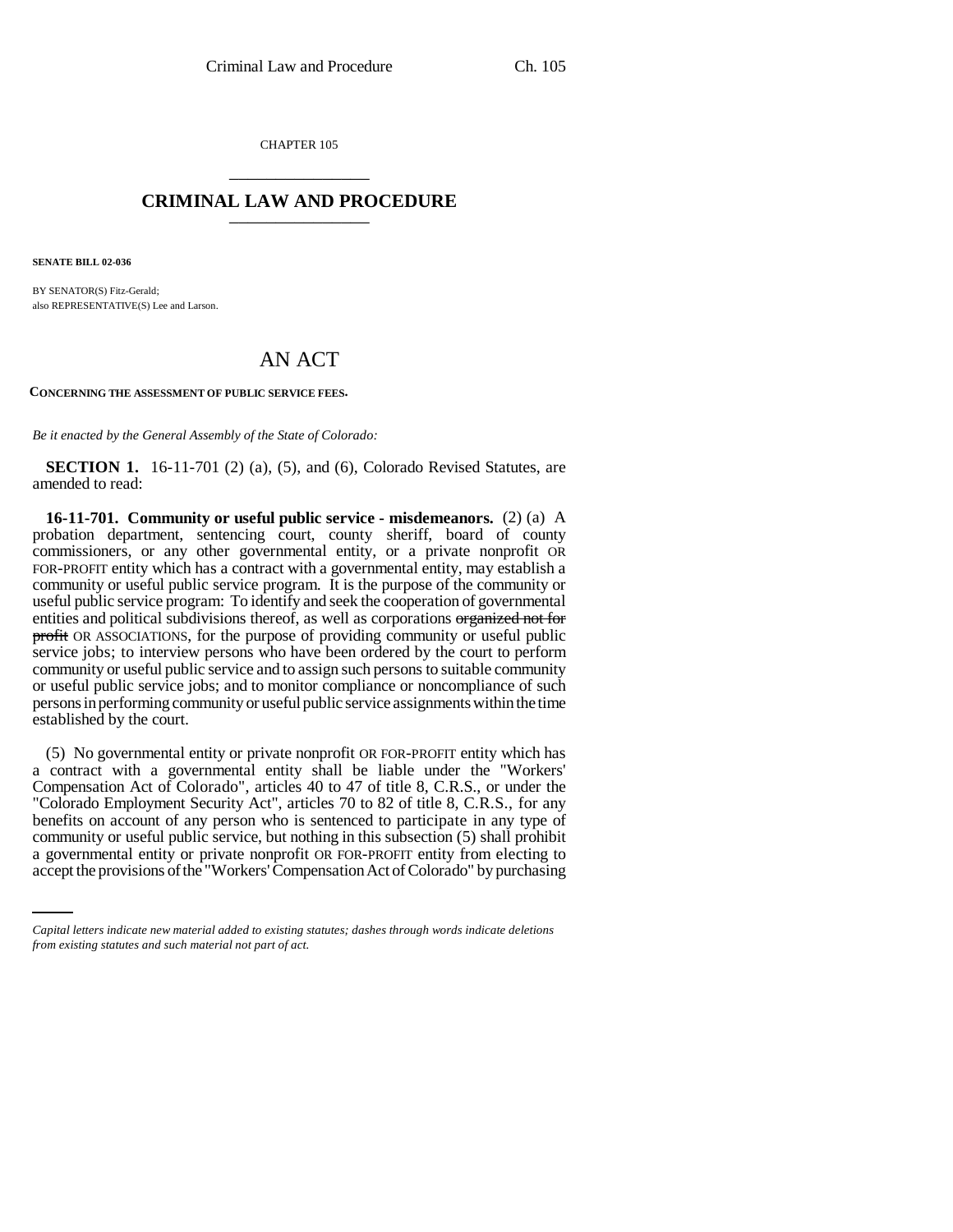## Ch. 105 Criminal Law and Procedure

and keeping in force a policy of workers' compensation insurance covering such person.

(6) The court shall assess an amount, not to exceed  $\frac{1}{\text{cutoff}}$  ONE HUNDRED TWENTY dollars, upon every person required to perform community or useful public service pursuant to section 18-1-106 (2), C.R.S. The court may waive this fee if the court determines the defendant to be indigent. Such amount shall be used by the operating agency responsible for overseeing such person's community or useful public service program to pay the cost of administration of the program and the cost of personal services. Such amount is to be commensurate with program costs in providing services and shall be adjusted from time to time by the general assembly to insure that the operating agencies shall be financially self-supporting. The proceeds from such amounts shall be used by the operating agency only for defraying the cost of personal services and other operating expenses related to the administration of the program, a general liability policy covering such person, and, if such person will be covered by workers' compensation insurance pursuant to subsection (5) of this section or an insurance policy providing such or similar coverage, the cost of purchasing and keeping in force such insurance coverage and shall not be used by the operating agency for any other purpose.

**SECTION 2.** 42-4-1301 (9) (i) (V), Colorado Revised Statutes, is amended to read:

**42-4-1301. Driving under the influence - driving while impaired - driving with excessive alcoholic content - tests - penalties - useful public service program - alcohol and drug driving safety program.** (9) (i) (V) On and after July 1, 1984, in addition to any other penalties prescribed in this subsection (9), the court shall assess an amount, not to exceed sixty ONE HUNDRED TWENTY dollars, upon any person required to perform useful public service. Such amount shall be used by the operating agency responsible for overseeing such person's useful public service program to pay the cost of administration of the program, a general public liability policy covering such person, and, if such person will be covered by workers' compensation insurance pursuant to subparagraph (IV) of this paragraph (i) or an insurance policy providing such or similar coverage, the cost of purchasing and keeping in force such insurance coverage. Such amount shall be adjusted from time to time by the general assembly in order to insure that the useful public service program established in this subsection (9) shall be financially self-supporting. The proceeds from such amounts shall be used by the operating agency only for defraying the cost of personal services and other operating expenses related to the administration of the program and the cost of purchasing and keeping in force policies of general public liability insurance, workers' compensation insurance, or insurance providing such or similar coverage and shall not be used by the operating agency for any other purpose.

**SECTION 3. Effective date - applicability.** This act shall take effect July 1, 2002, and shall apply to persons sentenced to perform community or useful public service on or after said date.